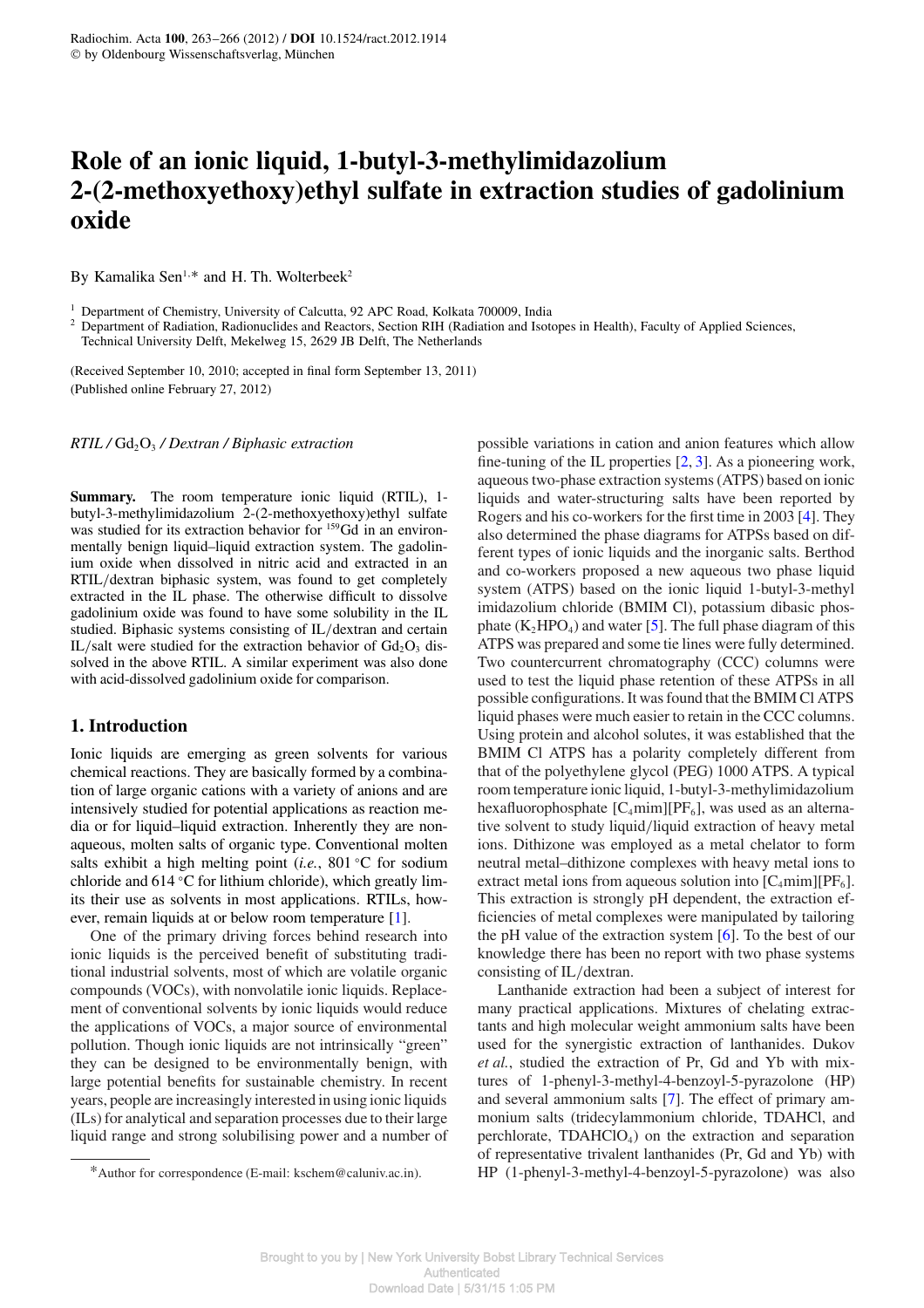studied [8]. However, most extractions found in the literature involve organic solvents and reagents for extraction of lanthanides.

Rare earth oxides are also not very easy to dissolve. Very strong acids are required indeed to dissolve them properly for any chemical reaction to follow. The consequence that follows the dissolution in strong concentrated acids is that it is sometimes quite a problem to control the pH of the metal solution in different systems. Evaporation of the acid precipitates the required compound, neutralization with a base gives rise to a totally new compound. Literature review also indicates the emerging redox active drugs made of Motexafin Gadolinium (MGd) for cancer treatment. Gadolinium based contrast is popularly used in magnetic resonance imaging (MRI) [9]. The  $^{159}$ Gd chosen for our study has important implications. Neutron Capture Therapy (NCT) for treatment has focused on using compounds containing Gd, which produces internal conversion and Auger cascade electrons upon absorbing thermal neutrons as  $^{159}$ Gd is formed. Low energy Auger electrons are captured locally which significantly increase cell killing, when Gd binds to DNA. This isotope turns out to be favorable with an 18 h half life and low energy (580 $\pm$ 10 and 940 $\pm$ 15 kev)  $\beta$  emission. <sup>159</sup>Gd radionuclide therapy was found to produce more favorable dose distributions [10]. Dissolution of the lanthanide oxide and a subsequent drug development in a non acid media like the ILs might come out to be useful in handling and environmental concern.

Keeping in view the present days' need to design environmentally benign systems, the present article reports on the dissolution and extraction behavior of gadolinium oxide using an RTIL, 1-butyl-3-methylimidazolium 2-(2 methoxyethoxy)ethyl sulfate. Here we describe a nonconventional liquid–liquid biphasic system (none of the phases are organic solvents) for extraction of Gd using this RTIL. The IL in turn is water soluble or hydrophilic in nature. So if one has to design a biphasic system with this IL against another aqueous phase, the two phases should separate from one another. Only a few such conditions are possible, out of which certain salts with anions having high negative value of ∆Ghyd like sulphate, phosphate, carbonate, *etc.*, are possible according to literature  $[11–13]$ . High molecular weight, water soluble organic compounds may also be used like dextrans. A close investigation of the chosen IL, 1-butyl-3 methylimidazolium 2-(2-methoxyethoxy)ethyl sulfate indicates that it has a good number of rotatable bonds (a bond is considered rotatable if it is single, not fixed by unsaturation, acyclic and not to a terminal atom) with a sulphate anionic part which is a hard Lewis base. This prompted us to find any interactions with a lanthanide which is hard Lewis acid keeping in mind a possible favorable hard–hard interaction. Biphasic systems consisting of IL/dextran and IL/salt were studied for the extraction behavior of  $Gd_2O_3$  dissolved in the above RTIL. The similar experiment was also done with acid dissolved gadolinium oxide for comparison.

### **2. Experimental**

2.5 mg of  $Gd_2O_3$  was dissolved in 1 ml of the RTIL, 1-butyl-3-methylimidazolium 2-(2-methoxyethoxy)ethyl sulfate (Sigma-Aldrich). The purity of the ILs was given to be  $> 98\%$  with a water content of  $< 1\%$ . The solution was filtered through a Millipore filter paper of pore size  $0.4 \mu m$ . The filtrate was analyzed for dissolved Gd using ICPOES (Perkin Elmer, Optima 4300).  $5 \text{ mg } Gd_2O_3$  was taken in a plastic capsule and irradiated for 2 h (at the BP3 facility) in the 2 MW research reactor of the Reactor Institute, Delft, The Netherlands, with a  $4.26 \times 10^{16}$  nm<sup>-2</sup> s<sup>-1</sup> thermal neutron flux. 4 MBq of <sup>159</sup>Gd was produced. One such irradiated sample was cooled for 2 h and then dissolved in 2 mL concentrated nitric acid. 100 µL of this solution was added to the biphasic systems consisting of IL/dextran  $(11\,000)$ , IL/dextran  $(40\,000)$ , IL/Na<sub>2</sub>SO<sub>4</sub>, IL/Na<sub>2</sub>CO<sub>3</sub> and  $IL/Na_3PO_4$ . We have chosen dextran mainly because of two reasons. Firstly, as one of the phases is already ionic (IL), it would be interesting to see the behavior of the Gd in another ionic medium (salt) and in a neutral (dextran) phase. Dextran was chosen also because it is non toxic and biocompatible with potential medical applications. For example, dextran is used commonly by microsurgeons to decrease vascular thrombosis. It is also used in some eye drops as a lubricant, and in certain intravenous fluids. Intravenous solutions with dextran function both as volume expanders and means of parenteral nutrition. If Gd is to be used for a medical purpose, dextran may be used as a potential medium directly after extraction in it.

The systems were allowed to equilibrate for 15 min in a rotator in closed vials and then allowed to settle for another 15 min. A 0.1 mL aliquot from each of the phases was collected and counted in a well type Ge Detector (Model no. GCW2022 having a resolution of 2.15 keV at FWHM and a relative efficiency of 13.6%).

Another  $Gd_2O_3$  sample irradiated in the same way, was dissolved directly in 6.25 mL of the ionic liquid. This is done because our aim is to minimize the use of strong acids for dissolutions. Rare earths have the potential to get dissolved in certain ILs as oxides. Various biphasic systems for liquid– liquid extraction were made using IL/dextran and IL/salt combinations at different pH of the salt-rich phases and 0.1 mL IL solution containing <sup>159</sup>Gd. Extraction and measurement was done as before and compared with a standard prepared in the same way with only one phase. Measurement of  $\gamma$ -energy was done at the 363.5 keV peak with appropriate decay corrections.

### **3. Results and discussion**

Two phase systems other than aqueous/organic type have been considered to form as a result of the combination of several factors *viz.*, unfavorable interaction of enthalpy arising from interaction of unlike structure of the compounds, differences in the hydrogen bond orientation in the two phases or simple salting out phenomenon  $[14-18]$ . The systems IL/dextran and dextran/salt chosen in our study respond well towards partitioning of <sup>159</sup>Gd depending on the speciation of Gd in the medium. The solubility of  $Gd_2O_3$  in the IL as measured in ICPOES was found to be 1.25 mg/mL. Considering the fact that the lanthanides and specially lanthanide oxides have poor solubilities in many common media including certain ionic liquids and the kinet-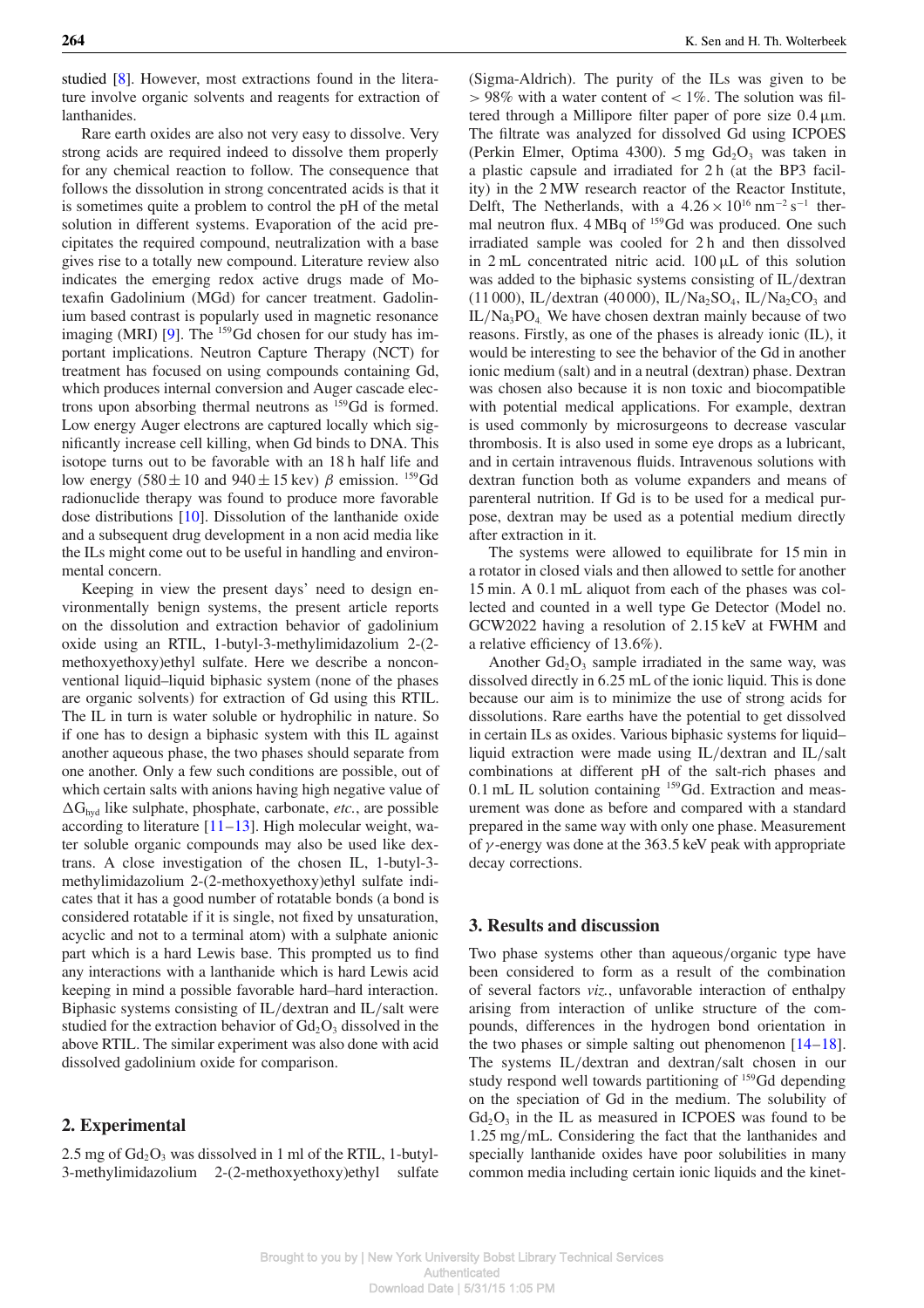Table 1. Acid dissolved <sup>159</sup>Gd extraction using IL/dextran and IL/ salt biphasic systems.

| System                                     | Extraction<br>in IL, $%$ | Distribution<br>coefficient.<br>$K_{\rm D}$ | Final<br>pH | Expected Gd<br>species (from<br>CHEAOS) |
|--------------------------------------------|--------------------------|---------------------------------------------|-------------|-----------------------------------------|
| IL/Dextran<br>(11000)                      | 100                      | 25 000                                      | 0.5         | $Gd(NO_3)^{+2}$                         |
| IL/Dextran<br>(40000)                      | 100                      | 28.500                                      | 1.4         | $Gd(NO3)+2$                             |
| IL/Na, SO <sub>4</sub><br>(2M)             | 0.07                     | 0.008                                       | 1.8         | Gd(SO <sub>4</sub> ) <sub>2</sub>       |
| $IL/Na$ <sub>2</sub> $CO3$<br>(2M)         | $\theta$                 | 0.001                                       | 10          | $Gd(CO_3)$ ,-                           |
| IL/Na <sub>3</sub> PO <sub>4</sub><br>(2M) | 18.8                     | 2.142                                       | 10          | GdPO <sub>4</sub>                       |

ics are highly dependent on the chain length of the organic moiety containing the cation and also on the nature of the anion. To see the kinetics of solubility, the experiment was done after 5 min and 24 h of contact time. The solubility was found to be same after both the time intervals.

When the irradiated  $Gd_2O_3$  was dissolved in concentrated  $HNO<sub>3</sub>$  gadolinium remains as  $Gd(NO<sub>3</sub>)<sup>+2</sup>$  in solution and this was indicated by the theoretical calculations by "CHEAQS" [19]. The CHEAQS programme uses "NIST database 46 version 8.0" for calculating the equilibrium constant data for gadolinium. The extraction behavior of this Gd species in our biphasic systems shows that  $100\%$  of  $159$ Gd was extracted in the IL phase from dextran rich phase. Since "like favours like", the cationic form of  $Gd(NO<sub>3</sub>)$ <sup>+2</sup> partitions in the IL phase of the IL/dextran system. Since dextran is a complex, branched glucan (polysaccharide made of many glucose molecules) the cationic species of gadolinium prefers the ionic liquid phase rather than the neutral dextran phase. When the nitric acid solution of gadolinium was taken in a biphasic system with  $IL/Na_2SO_4$  (2M),  $IL/Na_2CO_3$  (2M) and  $IL/Na_3PO_4$  (2M), most of the <sup>159</sup>Gd reports to the salt-rich phase excepting a little (∼ 18%) in the IL when sodium phosphate was used as the salt rich phase (Table 1). It could be formulated from speciation program CHEAQS, that gadolinium remains as anionic  $Gd(SO<sub>4</sub>)<sub>2</sub>$ in the sodium sulphate-salt-rich phase. The results of extraction indicate that this anionic form prefers the water structuring salt-rich phase and not in the molten salt IL system. Kosmotropic ions  $(e.g., PO_4^{-3}, CO_3^{-2}, SO_4^{-2})$  have large negative Gibbs free energies of hydration ( $\Delta G_{\text{hvd}}$ ), indicating strong interactions with  $H_2O$ , and are thus waterstructuring. Chaotropic ions have weak and unfavorable interactions with H<sub>2</sub>O (slightly negative to positive  $\Delta G_{\text{hvd}}$ ) and are considered to be water-destructuring. The anionic species  $Gd(CO_3)_2$ <sup>-</sup> present in the sodium carbonate salt-rich phase also seems to prefer the kosmotropic phase. However, a small fraction of the neutral GdPO<sub>4</sub> species gets extracted in the IL phase from sodium phosphate salt-rich phase indicating a lower affinity for the water structuring phase.

When the irradiated  $Gd_2O_3$  was dissolved directly in the ionic liquid, the extraction was found to follow a different trend. When the IL solution of  $Gd_2O_3$  was extracted in the IL phase of the biphasic system, extraction was found to increase at certain pH of the salt rich phase (Figs. 1 and 2). For





Fig. 2. Extraction profile of IL dissolved Gd with pH of Na<sub>3</sub>PO<sub>4</sub>.

Table 2. IL dissolved <sup>159</sup>Gd extraction using IL/dextran and IL/salt biphasic systems.

| System                                     | Extraction<br>in IL, $%$ | <b>Distribution</b><br>coefficient,<br>$K_{\rm D}$ | Final<br>pH | Possible Gd<br>species |
|--------------------------------------------|--------------------------|----------------------------------------------------|-------------|------------------------|
| IL/Dextran<br>(11000)                      | 10.5                     | 3.5                                                |             |                        |
| IL/Dextran<br>(40000)                      | 11                       | 4.1                                                | 4.5         | $Gd_2(SO_4)_3$         |
| IL/Na <sub>2</sub> SO <sub>4</sub><br>(2M) | 1.5                      | 0.9                                                |             |                        |
| IL/Na <sub>2</sub> CO <sub>3</sub><br>(2M) | 2                        | 1.1                                                |             |                        |
| $IL/Na_3PO_4$<br>(2M)                      | 32                       | 9.5                                                |             |                        |

the  $Na<sub>2</sub>CO<sub>3</sub>$  salt-rich phase, extraction studies with varied pH conditions could not be done because of absence of distinct phases with change of pH. However, variation of pH of the salt rich phases,  $Na<sub>2</sub>SO<sub>4</sub>$  and  $Na<sub>3</sub>PO<sub>4</sub>$  yields some better extraction of <sup>159</sup>Gd in the IL phase. With the IL/dextran systems it was found that only  $\sim$ 11% of <sup>159</sup>Gd could be extracted in the IL phase indicating some association between Gd and dextran molecules (Table 2). The pH of the IL phase after extraction experiments in this case was found to remain the same (4.5) as that of the original ionic liquid. This result also implies that the  $Gd_2O_3$  on dissolution in the IL may not result in an ionic species and hence the major portion reports to the nonionic dextran rich phase. As the anionic part of the IL used is sulphate, the most probable form of Gd in the dextran-rich phase would be  $Gd_2(SO_4)_3$ . This conclusion is subject to further characterizations.

#### **4. Conclusion**

The present investigation reveals that the ionic liquid 1 butyl-3-methylimidazolium 2-(2-methoxyethoxy)ethyl sul